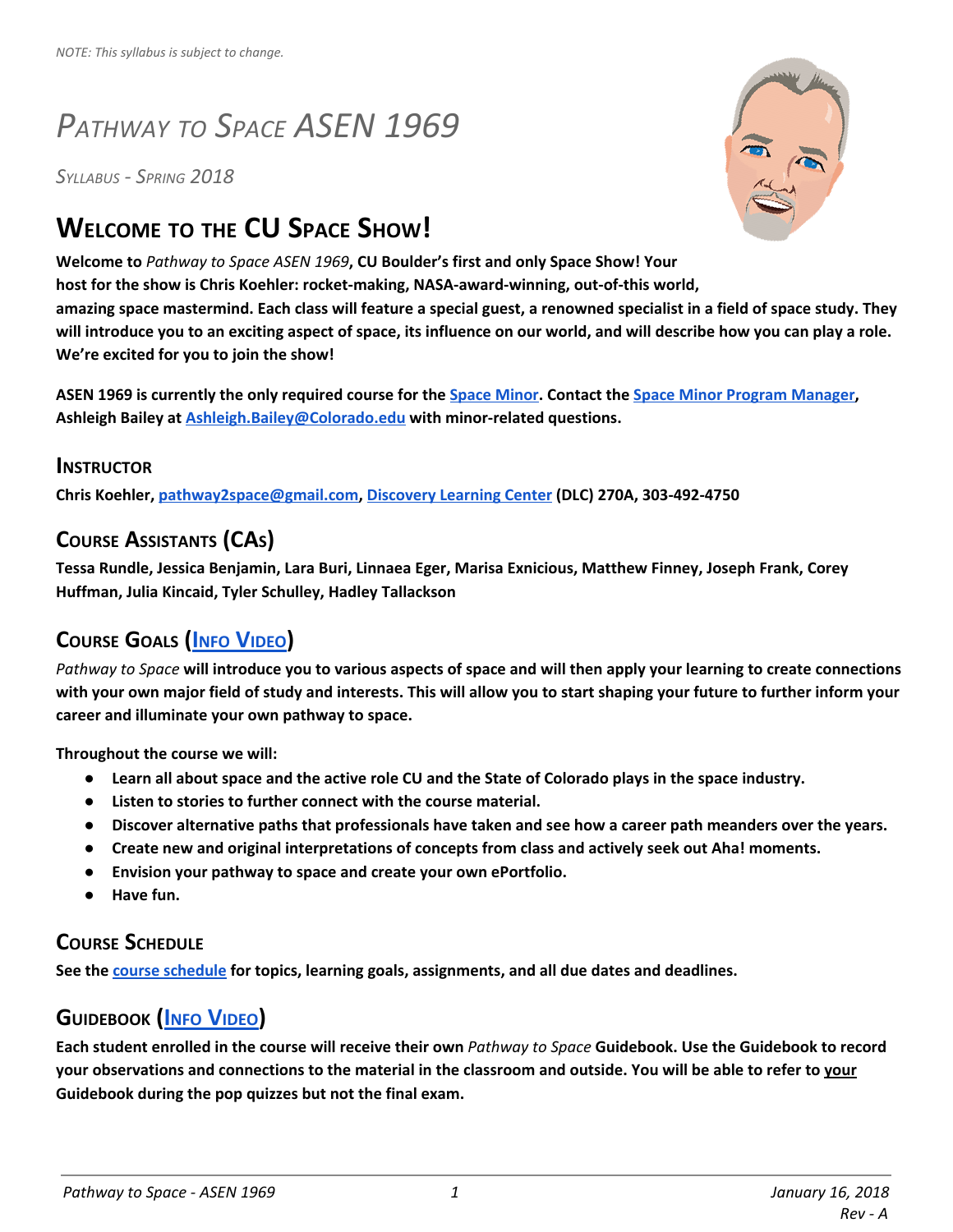#### **CLASS TIME, LOCATION, AND FORMAT**

**Tuesdays and Thursdays from 3:30 - 4:45 PM in [Muenzinger](https://www.colorado.edu/map/?id=336&mrkIid=226112) E050.**

**This course has a unique talk show format to engage students and special guests with the content through interviews, visuals, performance art, and student involvement. Each class is divided into ~10 minute segments (see graphic or the [breakdown](https://www.colorado.edu/pathwaytospace/class-structure) of the class structure). Please have an open mind as you contribute to and participate in this course. We welcome your constructive feedback to inform future improvements.**

## **PRIME D[IRECTIVES](https://youtu.be/bu-cOGzwtQA) (INFO V[IDEO](https://youtu.be/bu-cOGzwtQA))**

**As in** *Star Trek***, each member of** *Pathway to Space* **shall abide by the Prime Directives created with the intention of supporting each student's ability to learn and engage in class. Included in the Prime Directives is a challenge to each and every student to agree to a classroom that is "distraction-free" from phones, laptops, and tablets. Any student who requires a computer or another device for an accommodation is exempt from the first Prime Directive after presenting their accomodation form to Chris. A copy of the Prime Directives is in your Guidebook.**

#### **REQUIRED MATERIAL - CLICKER**

**CUClickers are used each day for attendance and to assist with your learning in the classroom. You must purchase one and bring it to class each day. There is no textbook for** *Pathway to Space***.**

#### **DESIRE2LEARN**

**All assignments and activities for this course are available on Desire2Learn (D2L) [https://learn.colorado.edu/.](https://learn.colorado.edu/) Check D2L and your @colorado.edu email regularly for updates and reminders about deadlines and other course information.**

#### **GETTING HELP**

**If you have specific questions about the class:**

- **Review the syllabus, the schedule, class assignment descriptions, and D2L for the answers.**
- Post to the general "Got a Question" D2L Discussion forum with course-related questions the entire class could **benefit from hearing.**
- Email [pathway2space@gmail.com](mailto:pathway2space@gmail.com) with "HELP" in the subject line so your email will get routed to the top of **Chris's email inbox.**
- Visit office hours Wednesdays 3-4 PM in the [Discovery](https://www.colorado.edu/map/?id=336&mrkIid=193839) Learning Center (DLC) 270A or via Zoom by clicking **<https://cuboulder.zoom.us/j/573636518>. Stay after class to chat with Chris or a Classroom Assistant if you have a quick question or need something clarified.**
- **Meet with a Classroom Assistant during their office hours (to be determined).**
- **Schedule an appointment with Chris if you can't make office hours.**

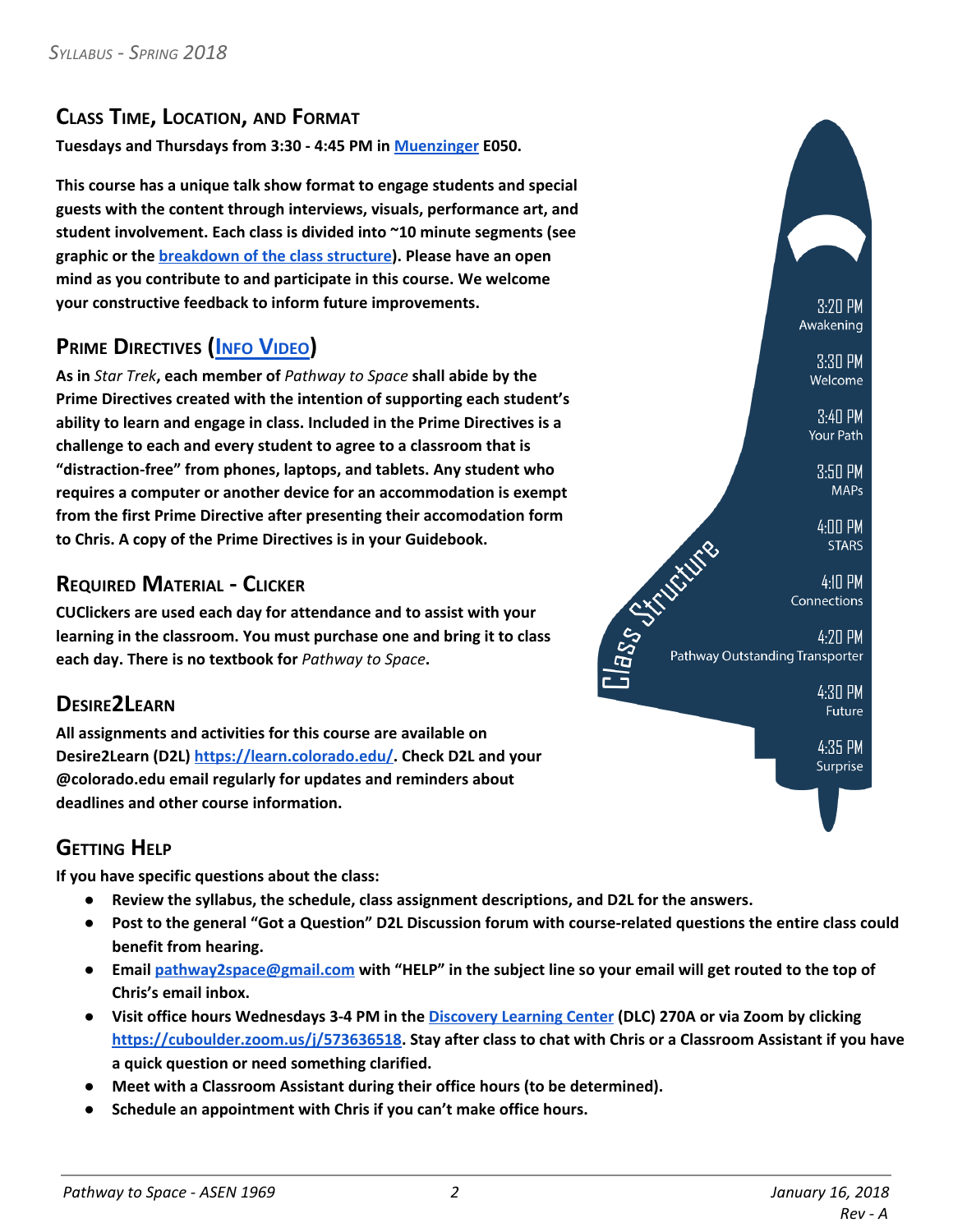#### **ATTENDANCE POLICY**

Attendance is required and will be tracked via Clickers. Clicker activity will be posted in D2L > Assessments > Grades on a **regular basis. Any correspondence concerning attendance should be sent to [pathway2space@gmail.com](mailto:pathway2space@gmail.com). If you have questions or concerns about the attendance policy, please come to office hours.**

- If you are sick, please stay home and send an email stating that you are sick before class time in order to be excused. Emails about sick absences received 8 or more hours after the missed class will not be accepted. If you miss more than two days of class due to illness, a note from a medical provider is required for your absences to be excused. Include the medical provider's contact info in the note. Give this note to Chris or a Classroom **Assistant on the first day you return to class.**
- Absences related to official CU programs (athletics, clubs, marching band, ROTC, etc.) will be excused as long as you provide Chris a letter from that organization, including your name and class dates that will be missed, two **weeks prior to the absence.**
- If you miss an in-class quiz and your absence is excused, you may make up the quiz during office hours within **one week of your return to class.**
- Due dates for other assignments (e.g. Video Capsules, Reflection Reports, etc.) will be extended two days for each day of class that is excused as long as the assignment was due during the absence. There will be no **extension of due dates for unexcused absences.**
- Other absences (e.g. family emergency, jury duty, car accidents, etc.) will be excused on a case by case basis as **long as we receive an email with sufficient information within 8 hours of the missed class .**

## **COURSE COMPONENTS**

## **ATTENDANCE/CLICKERS**

Attendance is an important component of Pathway to Space. Since each day features a different special guest, it is important that each student is present and fully engaged. Attendance will be taken using Clickers so be sure to follow **the instructions to register your Clicker the first week of class.**

## **VIDEO C[APSULES](https://youtu.be/s2IKcNond7I) (INFO V[IDEO](https://youtu.be/s2IKcNond7I))**

Pathway to Space is a flipped course, meaning that course content is provided through videos viewed outside of the classroom. Prior to each class, be sure to review the custom video lesson from our upcoming special faculty, industry, and government guests and complete the in-video quiz for credit. Access these videos in D2L > Content. We recommend you use either Chrome or Firefox to access the Video Capsules through D2L. The average video length is 20 minutes, but you will need additional time to complete the included quiz questions. The MAPs and STARS assignments are based on these Video Capsules. TIP: Plan ahead so you can review the Video Capsules in a quiet environment that allows you to **pay close attention to the content.**

## **C[OSMOS](https://youtu.be/hONU5_VJpHA) (INFO V[IDEO](https://youtu.be/hONU5_VJpHA))**

Neil DeGrasse-Tyson's series, Cosmos: A Spacetime Odyssey, will provide additional context for the topics covered in the course. Watch the assigned 10 episodes and complete the in-video quiz for credit. Access each Cosmos episode in D2L > **Content > Assignments. We recommend you use either Chrome or Firefox to access Cosmos.**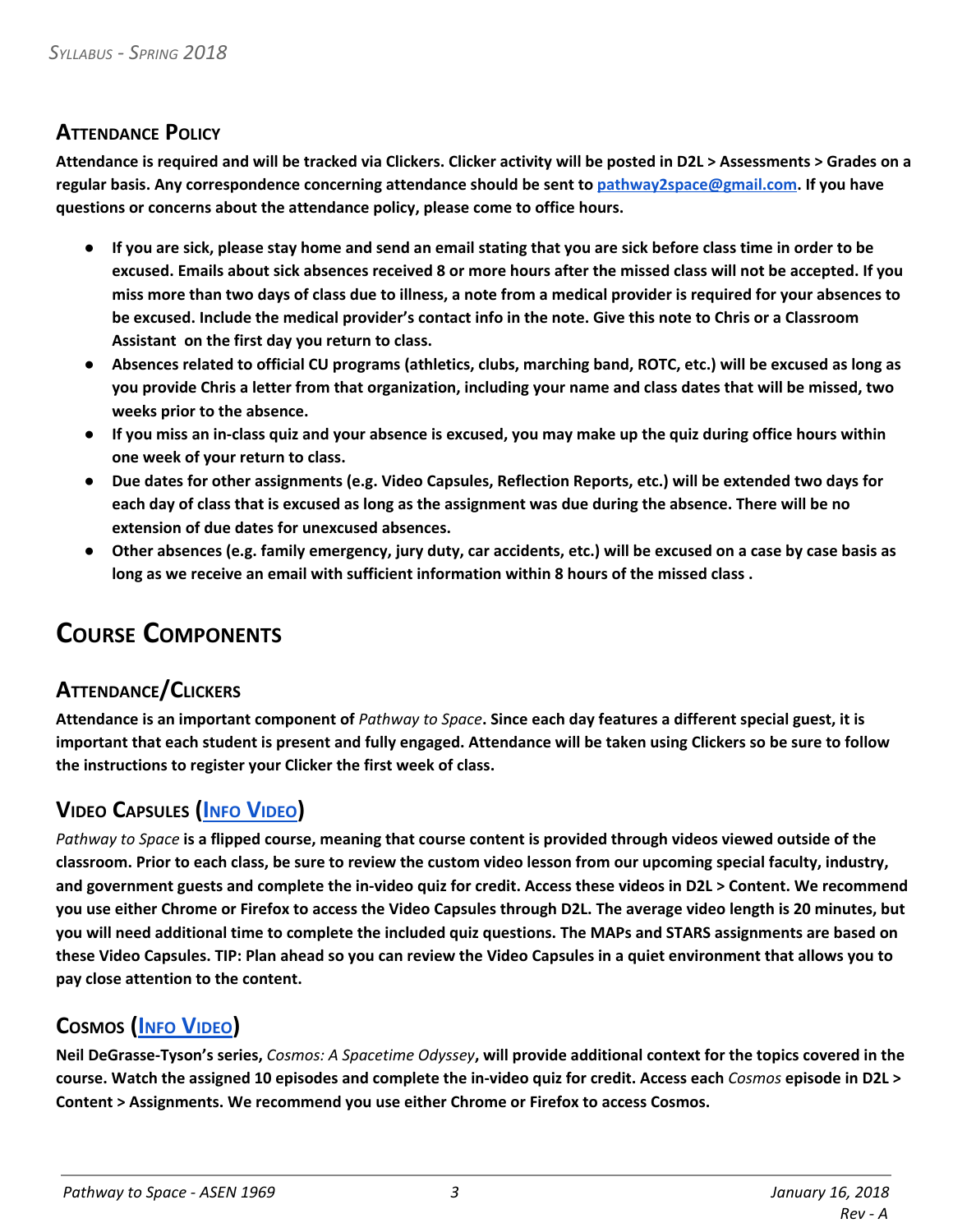## **P[ATHWAY](https://youtu.be/GfK2-HzN_YY) TEAMS (INFO V[IDEO](https://youtu.be/GfK2-HzN_YY))**

All Pathway students are randomly assigned to a team of approximately 5 to 7 students each. In addition to completing the MAPs and STARS assignments together, each team is required to have a meal together (picture required - post on the D2L Discussion forum). View your team as a resource and support system for the class. We'd love to see your team **pictures! Request permission from your teammates, then tag pictures on Instagram** *@pathway2space***. Periodically we'll** show student names in class to remind everyone who is on which team. Let us know via email if you prefer to use **another name or gender pronoun.**

#### *MAP<sup>S</sup> - MATERIAL APPLICATION PERFORMANCES*

The MAPs in-class activity is a time for your team to provide an original interpretation or elaboration of something of interest from the Video Capsule assigned for that day. See the MAPs [Guidelines](https://docs.google.com/document/d/1jW_QiO8c4_rWBGOKs3x5EZ-RGqVtRW6NX4M3J93HGBA/edit?usp=sharing) for additional **information.**

#### *STARS - STUDENT TEAMS ASKING RENOWNED SPECIALISTS*

The STARS in-class activity is a time for teams to gain a deeper understanding of the day's topic from your **perspective by asking questions to our special guest. See the STARS [Guidelines](https://docs.google.com/document/d/1WFRmHm2a_tpEzXbnQLZt5wCtLLsHvVl_XwDDH1E-6g8/edit?usp=sharing) for additional information.**

#### **H[OMEWORK](https://youtu.be/80Jv2VMRomI) AND POP QUIZZES (INFO V[IDEO](https://youtu.be/80Jv2VMRomI))**

There are 4 to 5 structured homeworks throughout the semester. The first will get you up and running in the course, walk you through important to-dos, and clarify important components of the course. You can find all the homework in **D2L > Content > Assignments > Homework.**

Throughout the semester, 6 to 9 random, 10 minute pop quizzes will be done in class that will review material that has been covered to date in class. You will be able to use your Pathway to Space Guidebook on these assessments.

## **EVENT A[TTENDANCE](https://youtu.be/CIU_xzfMrr4) (INFO V[IDEO](https://youtu.be/CIU_xzfMrr4)[\)](https://youtu.be/CIU_xzfMrr4)**

Each student is required to participate in two space-related events outside of class to better enrich your connection with the material. After attending the event, answer the Post-Event questions (D2L > Content) and submit a document with **your responses to the D2L Dropbox.**

Pick a minimum of two space-related events to attend. See the Space Minor Google [Calendar](https://calendar.google.com/calendar/b/2?cid=ZzY0NWphYnVoNHZhOXNiOXNjOGxiY3NwdjhAZ3JvdXAuY2FsZW5kYXIuZ29vZ2xlLmNvbQ) for events that we will accept. If you would like to attend another event for credit, let us know ahead of time. Anticipated events may include:

- **Sci-Fi movie night and follow up discussion (stay tuned!)**
- **Take a friend to a Fiske Planetarium "Live Talk" (see [calendar](http://www.colorado.edu/fiske/showsevents/live-talks) and student prices)**
- **Astronaut event (stay tuned!)**
- **Art/music show (stay tuned!)**
- **Space Minor Trivia bowl (stay tuned!)**
- **2nd Annual Moonwalk at the Idea Forge April 21, 2018 from 7 to 9 PM**
- **VIP Visit (stay tuned!)**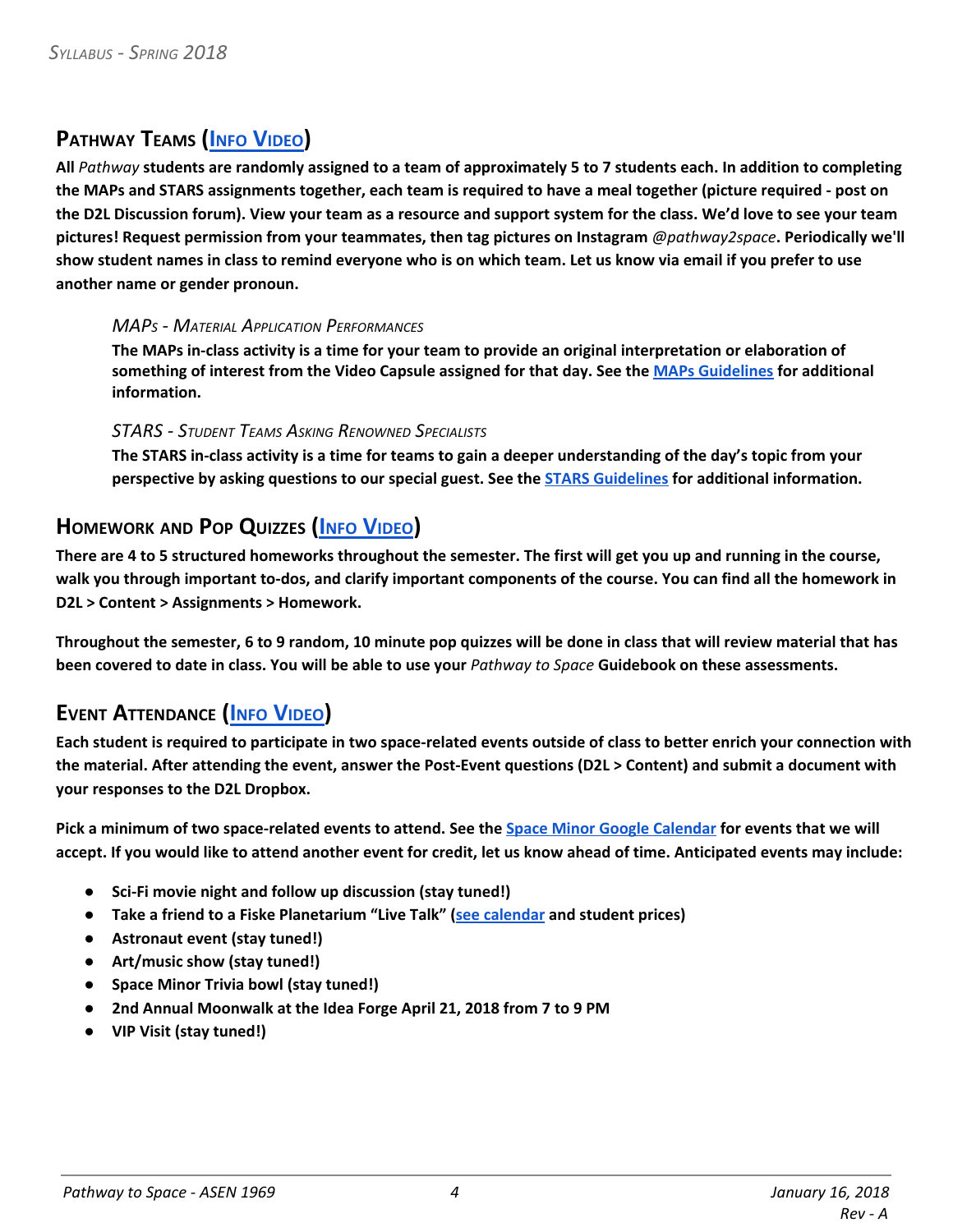## **EP[ORTFOLIO](https://youtu.be/vZpKvYC7dHc) (INFO V[IDEO](https://youtu.be/vZpKvYC7dHc)[\)](https://youtu.be/vZpKvYC7dHc)**

Over the semester, you will slowly build the components of an ePortfolio to show the world your "pathway to space." The ePortfolio is your platform to envision the future role you could play in space and how you plan to get there. The ePortfolio [Guidelines](https://docs.google.com/document/d/1ZjbS7uMV5arPZ-oQLoiFtz65EjpD26USrGhj_IGOoiA/edit?usp=sharing) contain additional information, but here is a summary of the various steps you'll complete as you **build out the ePortfolio:**

- **Personalize ePortfolio template, Welcome message**
- **Resume, Vision Statement, Sample of Work**
- **Reflection Reports (3)**
- **Community Service Idea, Reflection and Photo (Info [Video\)](https://youtu.be/n_iHlVg25c0)**
- **Space Minor Program Manager Meeting and Reaction**
- **Career Counselor Meeting and Reaction**

#### **FINAL EXAM**

There is a final exam for ASEN 1969, which is the only exam in the course. The final is multiple choice and includes content covered in class, the Video Capsules, and the Cosmos assignments. The final exam will take place Saturday, May **5, 2018 from 1:30 - 4:00 PM in Muenzinger E050.**

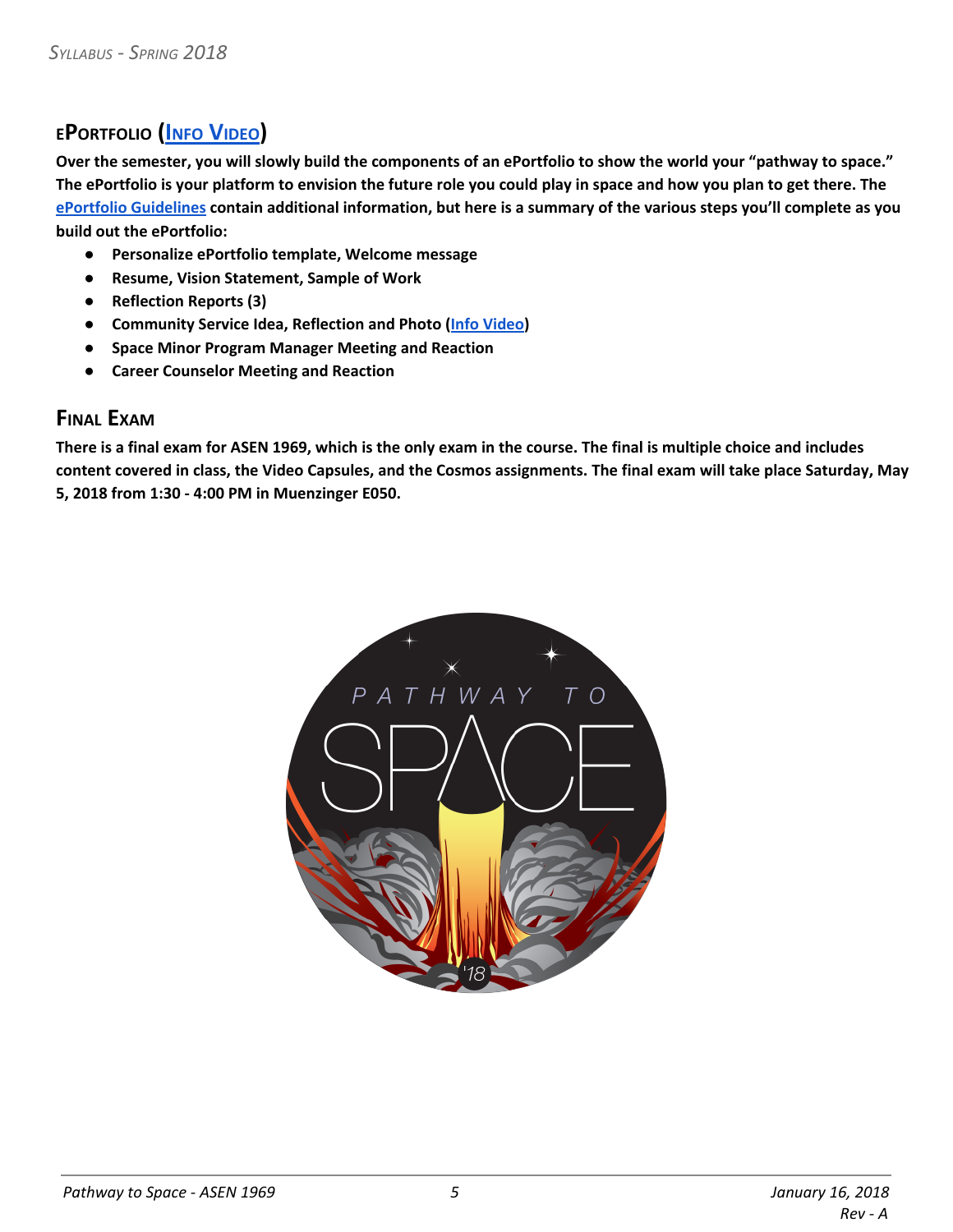## **GRADE BREAKDOWN AND ESTIMATED TIME COMMITMENT**

The table below shows the grade breakdown for Pathway to Space. It also provides an estimate on the average number of hours required in and out of class. These time estimates are just that and will vary based on the individual. Campus has an expectation of 2-3 hours of outside work each week for each credit hour of a class (3 credit hour course equates **to ~6 to 9 hours per week or ~90 to 135 hours per semester).**

| <b>GRADE BREAKDOWN AND ESTIMATED TIME COMMITMENT (HOURS)</b> |            |                 |                      |  |
|--------------------------------------------------------------|------------|-----------------|----------------------|--|
| Сомромемт                                                    | % OF GRADE | <b>IN CLASS</b> | <b>OUTSIDE CLASS</b> |  |
| <b>Attendance/Clickers</b>                                   | 20%        | 37.5            | 0                    |  |
| <b>Video Capsules</b>                                        | 20%        | $\mathbf 0$     | 15                   |  |
| Cosmos                                                       | 8%         | $\mathbf 0$     | 8                    |  |
| <b>STARS and MAPs</b>                                        | 8%         | 0.5             | 6                    |  |
| <b>Homework and Pop Quizzes</b>                              | 5%         | 2               | 4                    |  |
| <b>Event Attendance</b>                                      | 4%         | 0               | 5                    |  |
| <b>Final Exam</b>                                            | 5%         | 2.5             | 5                    |  |
| ePortfolio                                                   | 30%        | 0               | 15                   |  |
| <b>Digication Welcome</b><br>$\blacksquare$                  | 2%         | 0               | 1                    |  |
| <b>Vision Statement</b>                                      | 1%         | 0               | 1                    |  |
| <b>Sample of Work</b>                                        | 4%         | 0               | 6                    |  |
| <b>Reflection Reports (3)</b>                                | 6%         | 0               | 6                    |  |
| <b>Community Service Activity</b>                            | 5%         | 0               | 5                    |  |
| <b>Space/Career Meeting Reactions (2)</b>                    | 5%         | 0               | 4                    |  |
| <b>Final ePortfolio &amp; Resume</b>                         | 7%         | 0               | 8                    |  |
| Total                                                        | 100%       | 42.5 hrs        | 89 hrs               |  |
| <b>Estimated per week (15 weeks)</b>                         |            | $2.8$ hrs/wk    | 5.9 hrs/wk           |  |

## **GRADING SCALE**

Your grade will be calculated out of 100 points. Grades will regularly be posted in D2L, but your final/cumulative grade **won't be released until the end of the semester.**

|    | 73-76%    |
|----|-----------|
| C- | 70-72%    |
| D+ | 67-69%    |
| D  | 63-66%    |
| D- | 60-62%    |
|    | $0 - 59%$ |
|    |           |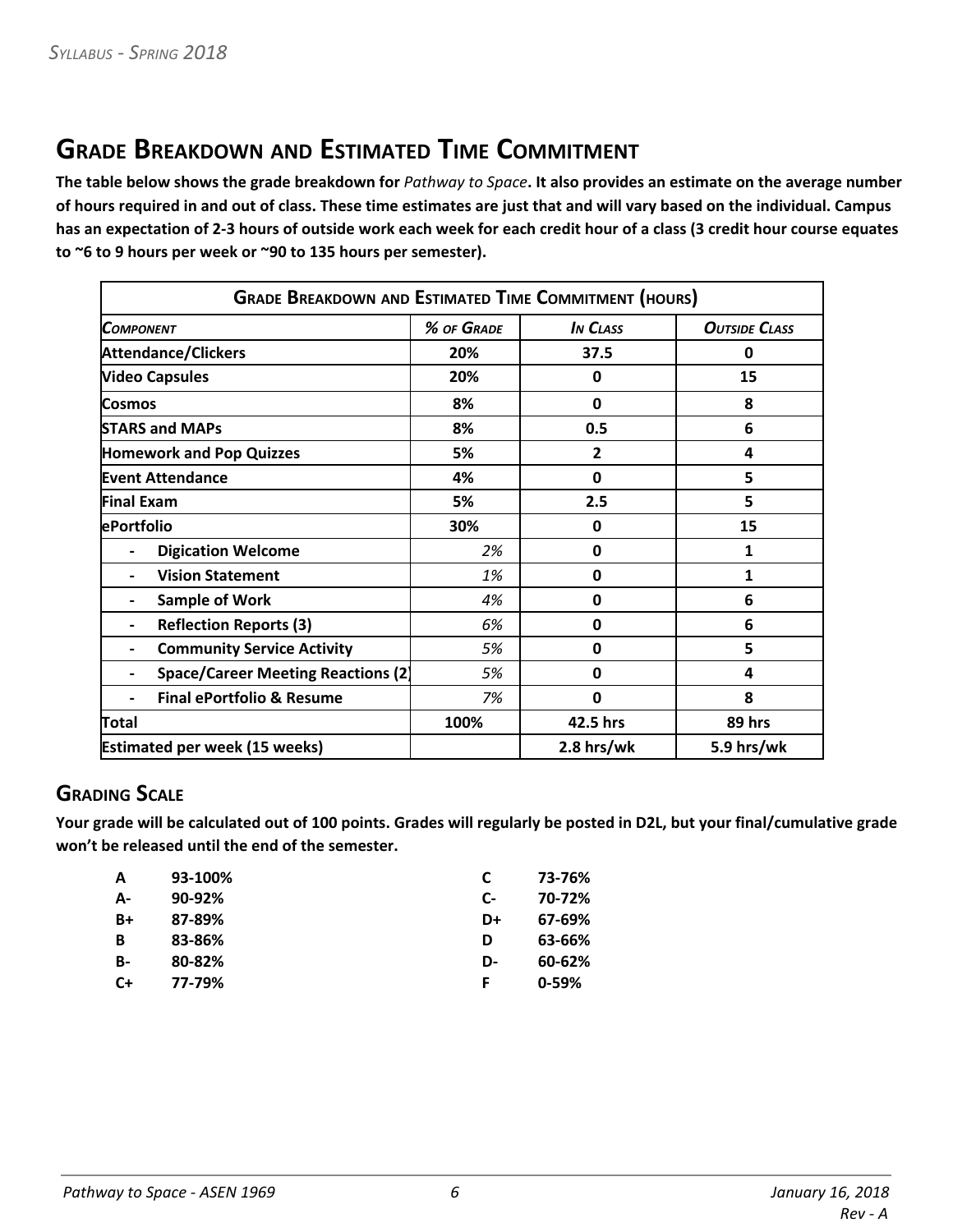## **UNIVERSITY-WIDE SYLLABUS STATEMENTS**

#### **ACCOMMODATION FOR DISABILITIES**

Pathway to Space uses a variety of technologies including Desire2Learn, Clickers, PlayPosit, and Digication. To help **provide the best experience possible, we recommend using Chrome or Firefox when accessing course materials,** completing Video Capsules or Cosmos videos, and creating your ePortfolio. We are happy to sit down with you and test **out any course technologies or answer any questions.**

If you qualify for accommodations because of a disability, please submit to Chris a letter from Disability Services in a timely manner (for exam accommodations provide your letter at least one week prior to the exam) so that your needs **can be addressed. Disability Services determines accommodations based on documented disabilities. Contact Disability** Services at 303-492-8671 or by email at dsinfo@colorado.edu. If you have a temporary medical condition or injury, see [Temporary](http://www.colorado.edu/disabilityservices/students/temporary-medical-conditions) Injuries guidelines under the Quick Links at the [Disability](http://www.colorado.edu/disabilityservices/) Services website and discuss your needs with Chris.

#### **RELIGIOUS OBSERVANCES**

Campus policy regarding religious observances requires that faculty make every effort to deal reasonably and fairly with **all students who, because of religious obligations, have conflicts with scheduled exams, assignments or required** attendance. In this class, if you have a religious obligation, please notify me via email of your schedule conflict at least *two weeks before the obligation.* **See the campus policy regarding religious [observances](http://www.colorado.edu/policies/observance-religious-holidays-and-absences-classes-andor-exams) for full details.**

#### **CLASSROOM BEHAVIOR**

Pathway to Space seeks to create a large lecture experience that is engaging and welcoming to all students from all majors. Given that this is an introductory class, it is important to remember that each student will have varying levels of knowledge related to each day's topic. Students, CAs, visiting guests and your course instructor each have the **responsibility to maintain an appropriate learning environment. This environment is "self-governed" through the course** Prime Directives, which are posted in the classroom and each student is given a copy on the first day of class. **Professional courtesy and sensitivity are especially important with respect to individuals and topics dealing with** differences of race, color, culture, religion, creed, politics, veteran's status, sexual orientation, gender, gender identity and gender expression, age, disability, and nationalities. Class rosters are provided to the instructor with the student's legal name. Chris will gladly honor your request to address you by an alternate name or gender pronoun. Please advise Chris of this preference early in the semester so that he may make appropriate changes to his records. For more information, see the policies on classroom behavior and the student code. For more information, see the policies on **class [behavior](http://www.colorado.edu/policies/student-classroom-and-course-related-behavior) and the student code of [conduct](https://www.colorado.edu/osccr/students).**

#### **DISCRIMINATION AND HARASSMENT**

The University of Colorado Boulder (CU Boulder) is committed to maintaining a positive learning, working, and living **environment. CU Boulder will not tolerate acts of sexual misconduct, discrimination, harassment or related retaliation** against or by any employee or student. CU's Sexual Misconduct Policy prohibits sexual assault, sexual exploitation, **sexual harassment, intimate partner abuse (dating or domestic violence), stalking or related retaliation. CU Boulder's Discrimination and Harassment Policy prohibits discrimination, harassment or related retaliation based on race, color, national origin, sex, pregnancy, age, disability, creed, religion, sexual orientation, gender identity, gender expression,** veteran status, political affiliation or political philosophy. Individuals who believe they have been subject to misconduct under either policy should contact the Office of Institutional Equity and Compliance (OIEC) at 303-492-2127. Information about the OIEC, the above referenced policies, and the campus resources available to assist individuals regarding sexual **misconduct, discrimination, harassment or related retaliation can be found at the OIEC [website](http://www.colorado.edu/institutionalequity/).**